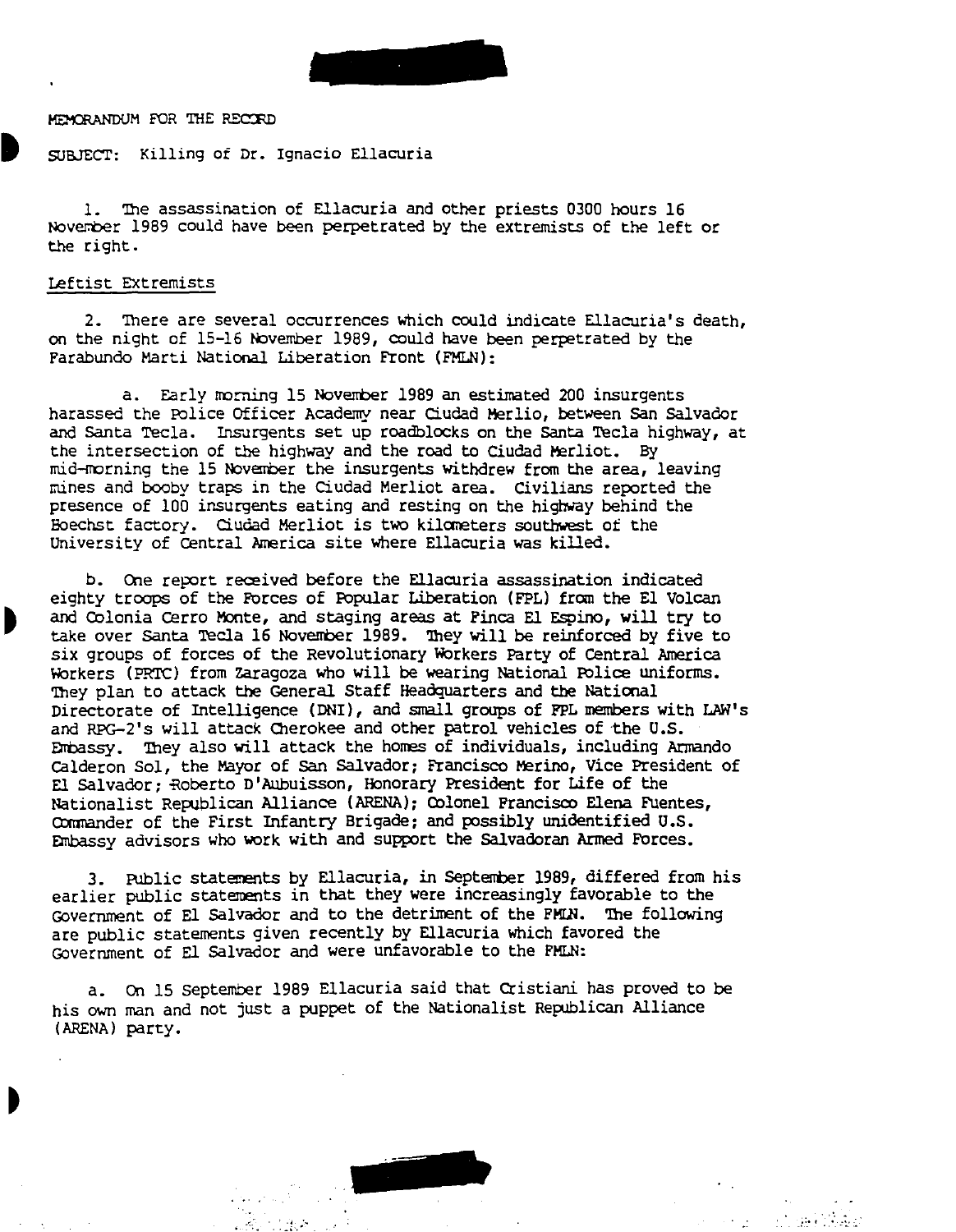$\begin{array}{c}\n\hline\n\text{t} \\
\hline\n\text{t} \\
\text{t} \\
\text{t} \\
\text{t}\n\end{array}$ b. On 18 September Ellacuria said the FMLN should drop its demand that the 1991 elections be moved up, because it is unconstitutional, and the government is caliged to abide by the constitution. He suggested the FMLN should not make postponement of the elections a key issue because it is negative and can hinder the peace process. He expressed skepticism that the guerrillas can negotiate with the government, integrate themselves into the political process, demobilize their troops, and prepare for elections in only one year.

c. On 11 October 1989 Ellacuria called FECMAFAM's takeover of the Costa Rican Enbassy 2. tactical error. He admitted that some in the left had criticized his call for support for both President cristiani and the FMLN in their dialogue efforts.

## Rightist Extremists

4. On 15 November 1989 at the National Assembly, there were separate meeting of the Legislative Assembly and the National Executive (COENA) of the Nationalist Republican Alliance (ARENA) Party.

5. D'Aubuisson said that by the following day (16 November) everything would be taken care of ("Se Arreglara"). We would be taken care of ("Se Arreglara"). We would be taken did not elaborate oo this statement, but it was intended to calm the fears of those present. J

6. A short time later, D'Aubuisson began to berate the Jesuit priests who teach at the University of Central America-Jose Simeon Canas (UCA). He accused the priests of inventing lies, brainwashing UCA students, and of being responsible for their joining the FMIN.

7. D'Aubuisson then went to a chalkboard and diagrammed groups which he claimed were formed on the UCA campus at the instigation of the priests there, and which he said had joined with the FMLN against the government. The groups he listed included: the People's Revolutionary Army (ERP); the United Popular Action Front (FAPU); the National Revolutionary Movement (MNR); and the Nationalist DemOcratic Union Party (UDN).

8. D'Aubuisson then named several priests at UCA that he said had only come to El Salvador to take power in the country. Be specifically named UCA Rector Ignacio Ellacuria; Segundo Montes; and Vice Rector Ignacio Martin-Baro. We have a b'Aubuisson frequently launches into polemics of this kind against his political enemies.)

9. The meeting ended with all present agreeing that the Salvadoran Government would have to take a hard line against the FMLN insurgents during the ongoing offensive.

**b**<br>• The state of  $\frac{1}{2}$ 10. **Communiterations** On 15 November six priests, including the three named above, were killed at UCA by unknown parties. D'Aubuisson's diatribe